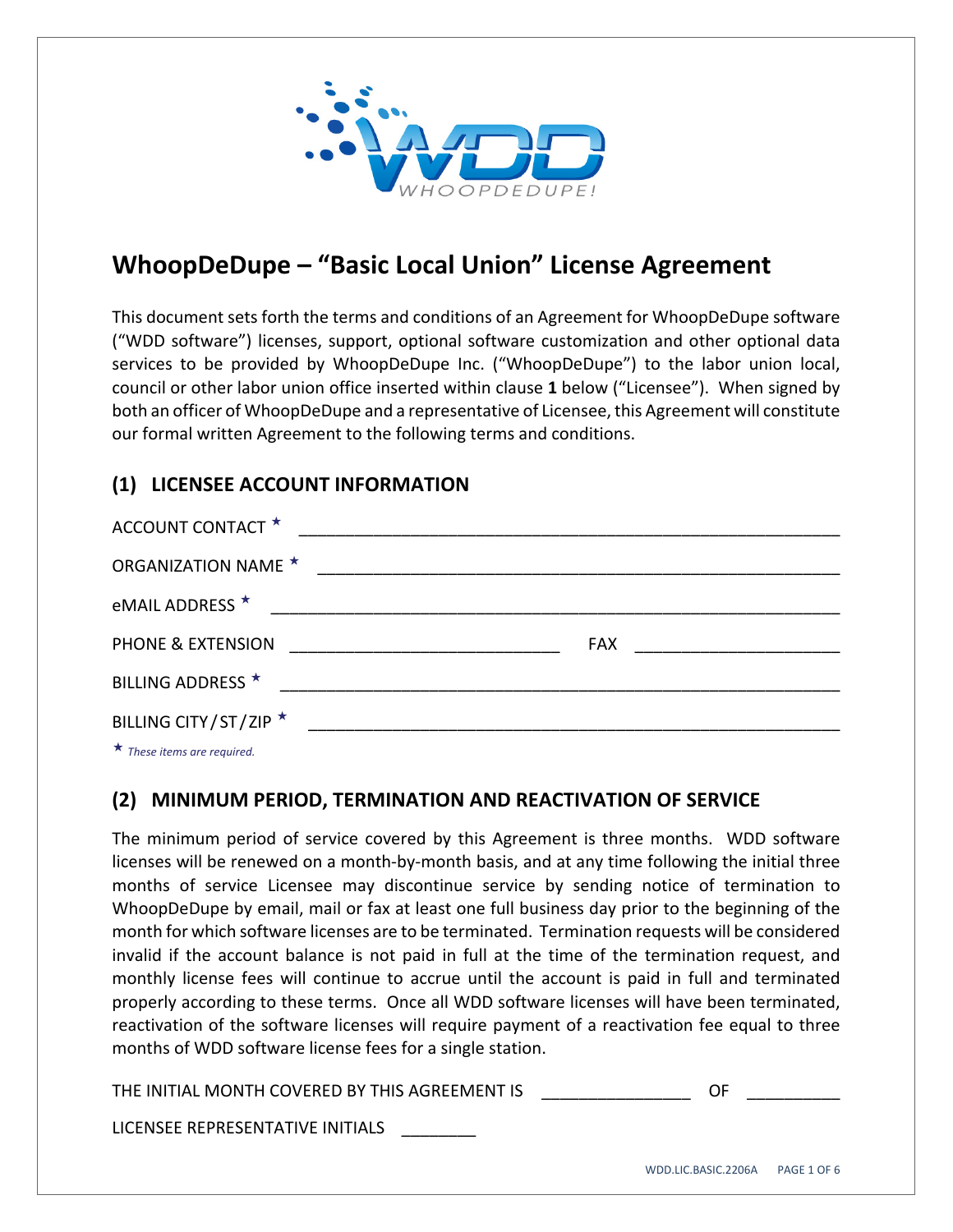### **(3) COVERED SERVICE, LICENSE FEES AND SUPPORT FEES**

**a.** This "Basic Local Union" License Agreement covers WDD software "Full Service" at a license fee rate of **\$290** per month for station license #1, plus **\$45** per month for each additional station license. Licensee may add or remove station licenses at any time by sending notice of the intended change to WhoopDeDupe by email, mail or fax at least one full business day prior to the beginning of the month for which the station license change is to take effect.

NUMBER OF STATION LICENSES TO INCLUDE THE INITIAL MONTH OF SERVICE

TOTAL INITIAL MONTHLY LICENSE FEE (\$290 + [*n* × \$45])

LICENSEE REPRESENTATIVE INITIALS

**b.** WDD software "Full Service" covers the processing of unlimited files containing up to one million records each, and this service permits the combination of up to thirty-two files at a time into new combined files containing up to ten million records each. The features and capabilities of WDD software are not covered in detail within this Agreement; however, in summary the software includes capabilities to capture, convert, standardize, enhance, de-duplicate, match and merge data files, and it is particularly useful for processing uncommon file formats and data files with numerous data format or content problems.

**c.** This "Basic Local Union" License Agreement covers (1) legislative district assignment service for a single Licensee selected state if the statewide voter data is made available by WhoopDeDupe or acquired independently by Licensee in adherence to applicable state and federal statutes (legislative district assignment service may be offered for additional states if arranged separately); (2) voter match and "proximity match" service for a single Licensee selected state if the statewide voter data is made available by WhoopDeDupe or acquired independently by Licensee in adherence to applicable state and federal statutes (voter match and "proximity match" service may be offered for additional states if arranged separately); (3) "registry match" service enabling users to upload their own master match files; (4) union signatory employer payroll deduction summary file processing features; (5) local membership database integration if Licensee uses a WhoopDeDupe preferred membership software vendor product; (6) optional activation of integrated SmartSoft CASS API service billed separately by Datatech SmartSoft Inc.; and potentially (7) other specific features which might apply to Licensee. These additional services and features are documented separately.

**d.** This "Basic Local Union" License Agreement covers all phone, email and web support pertaining to software problems or concerns; all basic phone, email and web support of users attempting to utilize the product in the first two monthsfollowing installation; and all reasonable support calls throughout the term of this Agreement. This Agreement covers resolution of most software problems so long as WhoopDeDupe determines that a problem identified by Licensee is a significant problem which should be covered under this Agreement. There are no fees for the initial software installation, activation or configuration. Separate support fees will likely never apply; however, WhoopDeDupe reserves the right to bill for support at an hourly rate of \$120 per hour if deemed necessary by either WhoopDeDupe or by Licensee. Unique needs or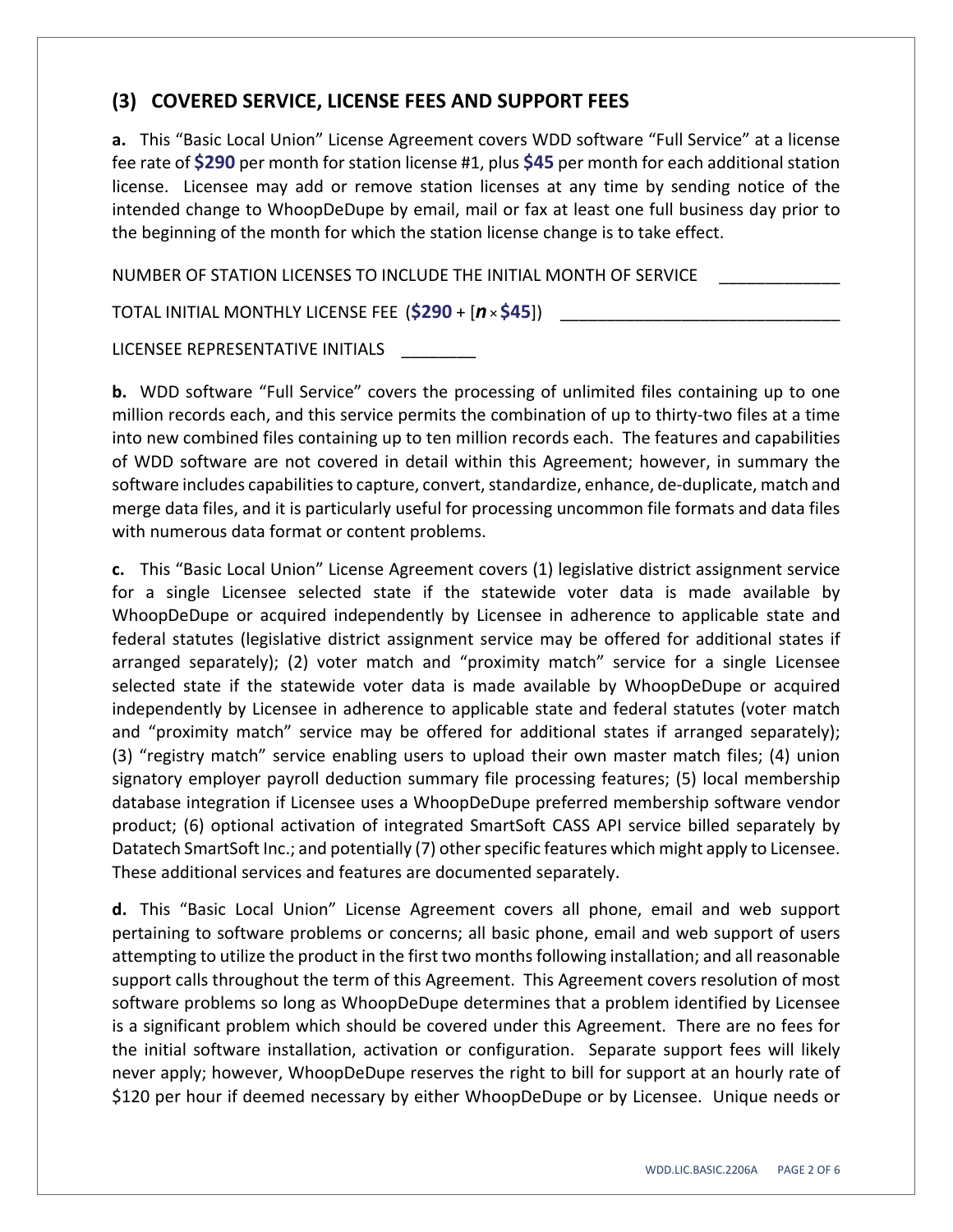projects may be addressed separately outside the scope of this Agreement, or if both parties choose, simply billed at \$120 per hour within the scope of this Agreement.

### **(4) TERMS OF PAYMENT**

**a.** By signing this Agreement, Licensee agrees to the following payment terms.

**b.** Licensee agrees to pay a monthly license fee of **\$290** for station license #1 plus **\$45** for each additional station license. WhoopDeDupe will submit an invoice to Licensee on the tenth day or nearest business day to the tenth day of each calendar month, until Licensee chooses to terminate service per clause **2** above.

**c.** Licensee accepts all payment terms on this account as billed by WhoopDeDupe, and Licensee agrees to make timely payment in compliance with such terms. Current terms are payment in full within 25 days of invoice date, with an additional grace period of 10 days after which late fees may accrue.

**d.** Licensee agrees to pay WhoopDeDupe a 5%, or lower if required by law, late fee penalty per month for each month payment is late or insufficient according to payment terms specified hereinabove. WhoopDeDupe may choose to waive this penalty fee.

# **(5) SALES & USE TAX**

If Licensee is physically located in Minnesota, WhoopDeDupe will most likely be required to apply sales tax against all regular monthly software license fees and service fees at a rate associated with the 9-digit ZIP code of the Licensee's billing address – determined using the Minnesota Department of Revenue ZIP code "Sales Tax Rate Calculator". If Licensee is not located in Minnesota, Licensee may be required to report and remit use tax to appropriate state and/or local tax authorities.

### **(6) DATA PRIVACY AND PROTECTION**

**a.** The default WDD software configuration covered by this Agreement does not include features or capabilities which (a) permit remote systems to access the local systems or data; (b) compromise or weaken firewall, network or machine security; or (c) submit or post any uploaded file data to any off‐site system, machine or party, with the exception of deliberate data submissions initiated by the user. Licensee may choose to have special or custom features enabled which are not included within the default WDD software configuration, and these special or custom features may access remote servers and submit or post processed data or software user entries or requests to appropriate secure remote servers for the purpose of accessing specific data services required by Licensee.

**b.** If Licensee shall send data files to WhoopDeDupe for assistance with data processing, WhoopDeDupe shall only process these data files on systems protected with levels of security which prevent unauthorized persons from accessing these data files. WhoopDeDupe shall maintain data files for 30 to 60 days, and the data files shall only be used to support Licensee if and when Licensee shall request or require additional assistance with data files. Any files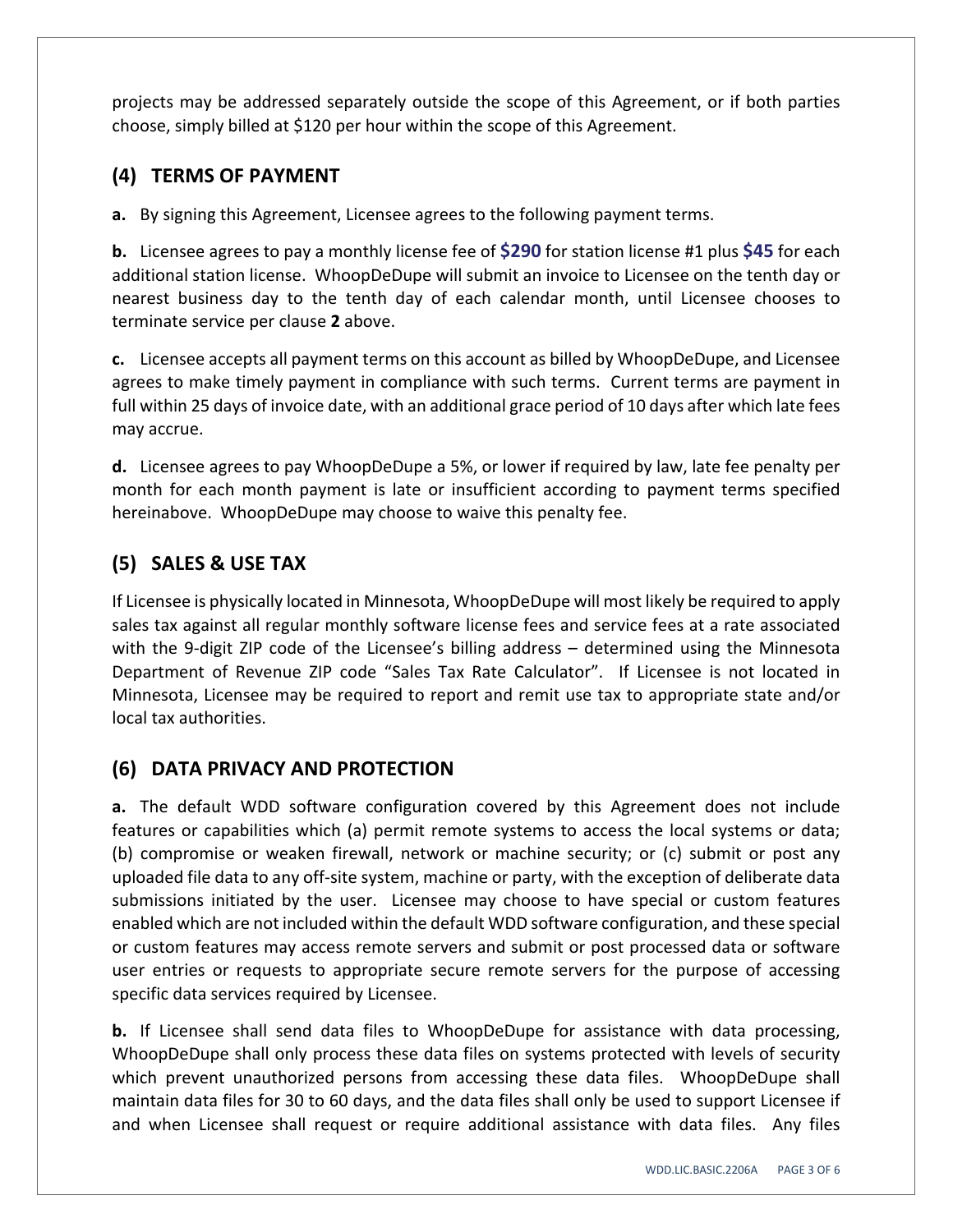provided by Licensee in the possession of WhoopDeDupe shall be and forever remain exclusively the property of Licensee.

# **(7) SOFTWARE UPDATES**

All WDD software updates shall be made available to Licensee at no cost for as long as Licensee account shall remain in good standing. Installing, updating or uninstalling WDD software versions will never compromise or affect processed data or compromise the configuration of WDD software, unless WDD data files, resource files or data directories shall be manually removed or altered by another third party process or system.

# **(8) TITLE, COPYRIGHT, AND PROTECTION OF CODE**

Title, ownership rights, and intellectual property rightsin and to the WDD software and itssource code shall remain with WhoopDeDupe. The copyright laws of the United States and international copyright treaties protect the software and its source code.

Licensee MAY NOT:

- modify, translate, reverse engineer, decompile, or disassemble the software, except and only to the extent that such activity is expressly permitted by applicable law notwithstanding this limitation;
- create derivative works based on the software or its source code; or
- distribute copies of the software outside the scope of this Agreement.

# **(9) CONFIDENTIALITY**

**a.** The licensed software and this Agreement contain confidential and proprietary information and trade secrets of WhoopDeDupe. As used in this Agreement, "Confidential Information" means (1) the licensed software and this Agreement; (2) all other proprietary, confidential or trade secret information which is clearly labeled or designated in writing as confidential, proprietary or the like by the disclosing party; (3) information disclosed orally with a designation of such information as secret, confidential or proprietary prior to or during the oral disclosure and a subsequent reduction of such information to a writing labeled confidential, proprietary or the like and sent to the party to whom the disclosure was made within 15 days after the oral disclosure; and (4) any other information that, although not designated as such by the disclosing party, is of a type and nature that a reasonable person would expect that it be treated as confidential and/or proprietary. Notwithstanding the foregoing, information shall not be considered Confidential Information to the extent that such information: (i) can be demonstrated to be already known to the receiving party free of any restriction at the time it is obtained from the other party; (ii) is subsequently learned from an independent third party free of any restriction and without breach of this Agreement or any other agreement; or (iii) is required to be disclosed by applicable law.

**b.** Each of WhoopDeDupe and Licensee agree that it will not, during the term of this Agreement and without regard to when or for what reason this Agreement shall terminate, disclose to any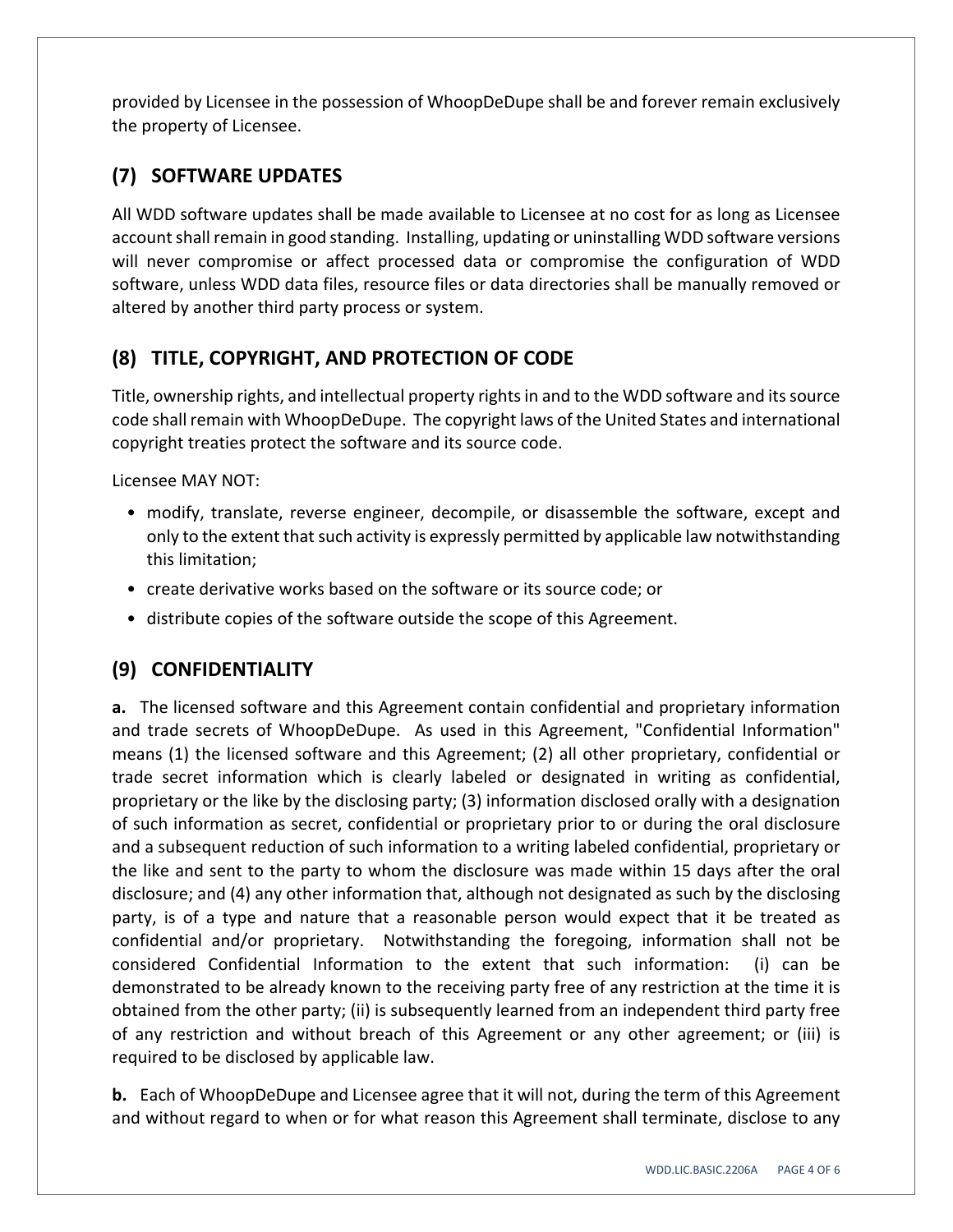other person or entity any Confidential Information received from the other, except as strictly necessary (1) in connection with its performance under this Agreement, (2) in connection with any pending action related to this Agreement, or (3) as required by a court of competent jurisdiction. Notwithstanding the provisions of this clause **9**, the parties may disclose Confidential Information to their respective affiliates, accountants, attorneys, and other similar professional advisors with a need to know such information as long as the entity or person to which Confidential Information is disclosed is subject to obligations of confidentiality with the same effect asthose specified in this clause **9**. Notwithstanding the foregoing, WhoopDeDupe and any independent contractors which it uses to support the licensed software may exchange information in connection with this Agreement so long as such independent contractors are subject to obligations of confidentiality.

#### **(10) LIMITED WARRANTY AND DISCLAIMER OF WARRANTY**

**a.** Certain end users may have unique needs which are not accommodated by WDD software, and therefore WhoopDeDupe cannot guarantee that WDD software will adequately satisfy all requirements of all users.

**b.** WhoopDeDupe makes no representation or warranty that the WDD software or any associated documentation are "error‐free", or meet any user's particular standards, requirements, or needs. Should the software prove defective, WhoopDeDupe will address the proven defect in an appropriate manner so as to eliminate the defect.

**c.** This warranty is a limited warranty and it is the only warranty made by WhoopDeDupe. To the maximum extent permitted by applicable law, WhoopDeDupe disclaims all other warranties and conditions, either expressed or implied, including but not limited to, implied warranties of fitness for a particular purpose, title, and non-infringement, with regard to the software, and the provision of or failure to provide support services. Some states/jurisdictions do not allow exclusions of an implied warranty, so the disclaimer may not apply to Licensee and Licensee may have other legal rights.

**d.** No WhoopDeDupe agent or representative is authorized to make any modifications or additions to this limited warranty. If Licensee makes any modifications to the software; if the software is subjected to accident, abuse, or improper use; or if Licensee violates the terms of this Agreement, then this warranty shall immediately be terminated. This limited warranty shall not apply if the software is used on or in conjunction with hardware or software other than the unmodified version of hardware and software with which the software is intended to operate or interface with.

### **(11) LIMITATION OF LIABILITY**

**a.** Under no circumstances, except in the case of WhoopDeDupe's willful misconduct, and under no legal theory, tort, contract, or otherwise, shall WhoopDeDupe, its related companies, or its suppliers be liable to Licensee or any other person or entity for any indirect, special, incidental, or consequential damages of any character (including, without limitation, damages of data, damages for loss of goodwill, work stoppage, loss of profit, computer failure or malfunction, U.S.